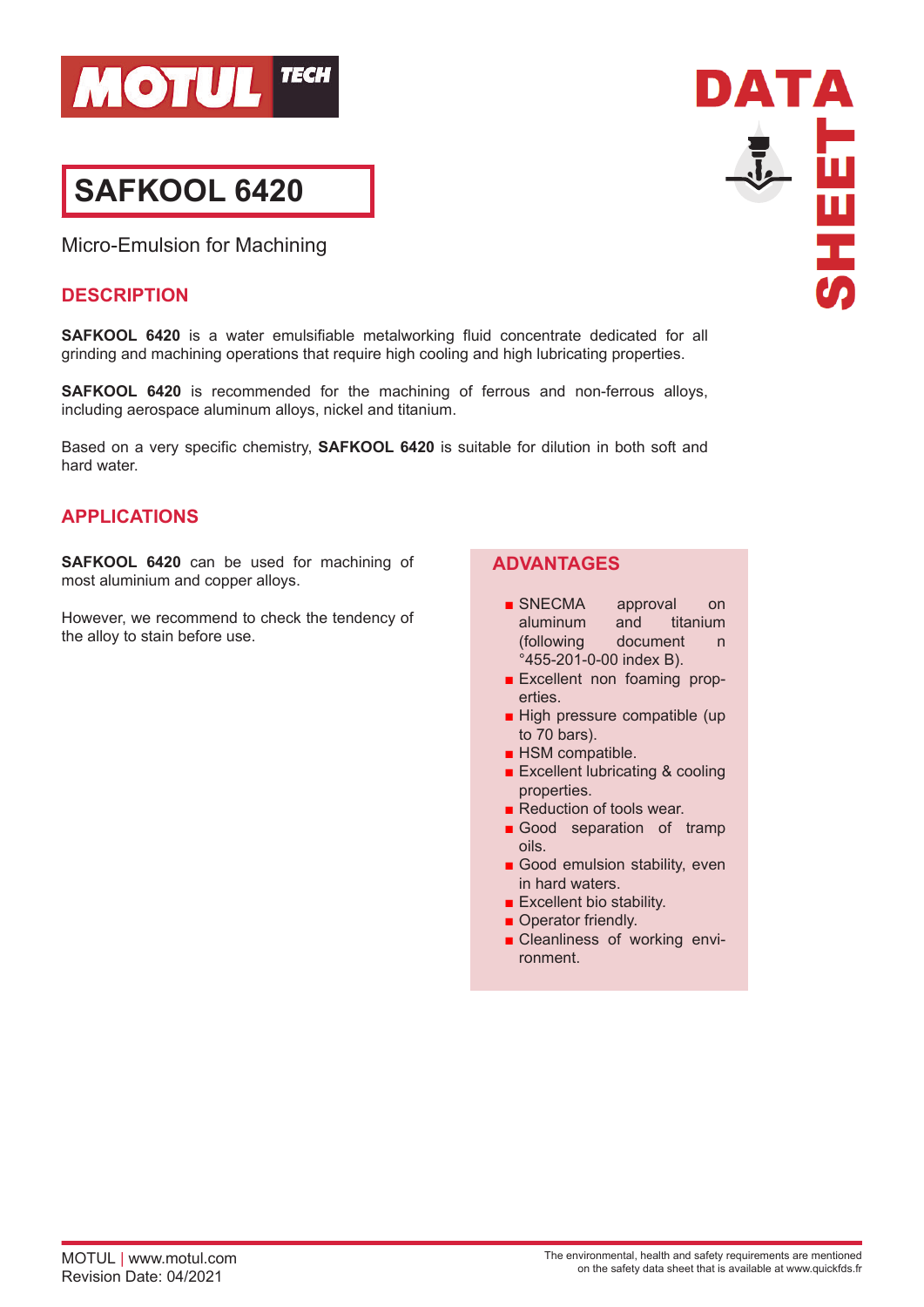

# **TECHNICAL INFORMATION**

| <b>NAME</b>                           | <b>UNITS</b> | <b>METHOD</b> | SAFKOOL 6420 |
|---------------------------------------|--------------|---------------|--------------|
| Color                                 |              | Visual        | Yellow       |
| Aspect                                |              |               | Liquid       |
| Density at 20°C (68°F)                |              | ISO 12.185    | 1.025        |
| <b>Refractometer Factor</b>           |              |               | 1.6          |
| Water Hardness range recom-<br>mended | ppm          |               | 50-800       |
| <b>Break Point Corrosion</b>          | %            | <b>IP 287</b> | 2            |
| pH                                    |              | NFT 60.193    | 9.6 at 5 %   |



These characteristics are given only for information and can be updated over time.

# **HEALTH & SAFETY**

- Formaldehydes and formaldehydes releasers free
- Nitrites, glycol ether and DEA free, without chlorinated or sulfur additives
- Operator friendly: good dermatological behavior and easy to use

# **RECOMMENDED CONCENTRATIONS OF USE**

- General machining of iron and steel: 4-6%
- General machining of aluminium: 6-8%
- Tapping / Threading / Reaming: 8-12%
- Machining of titanium and nickel alloys: 8-15%
- Grinding: 3-6%

The refractometer reading must be multiplied by the refractometer factor to arrive at the real concentration.